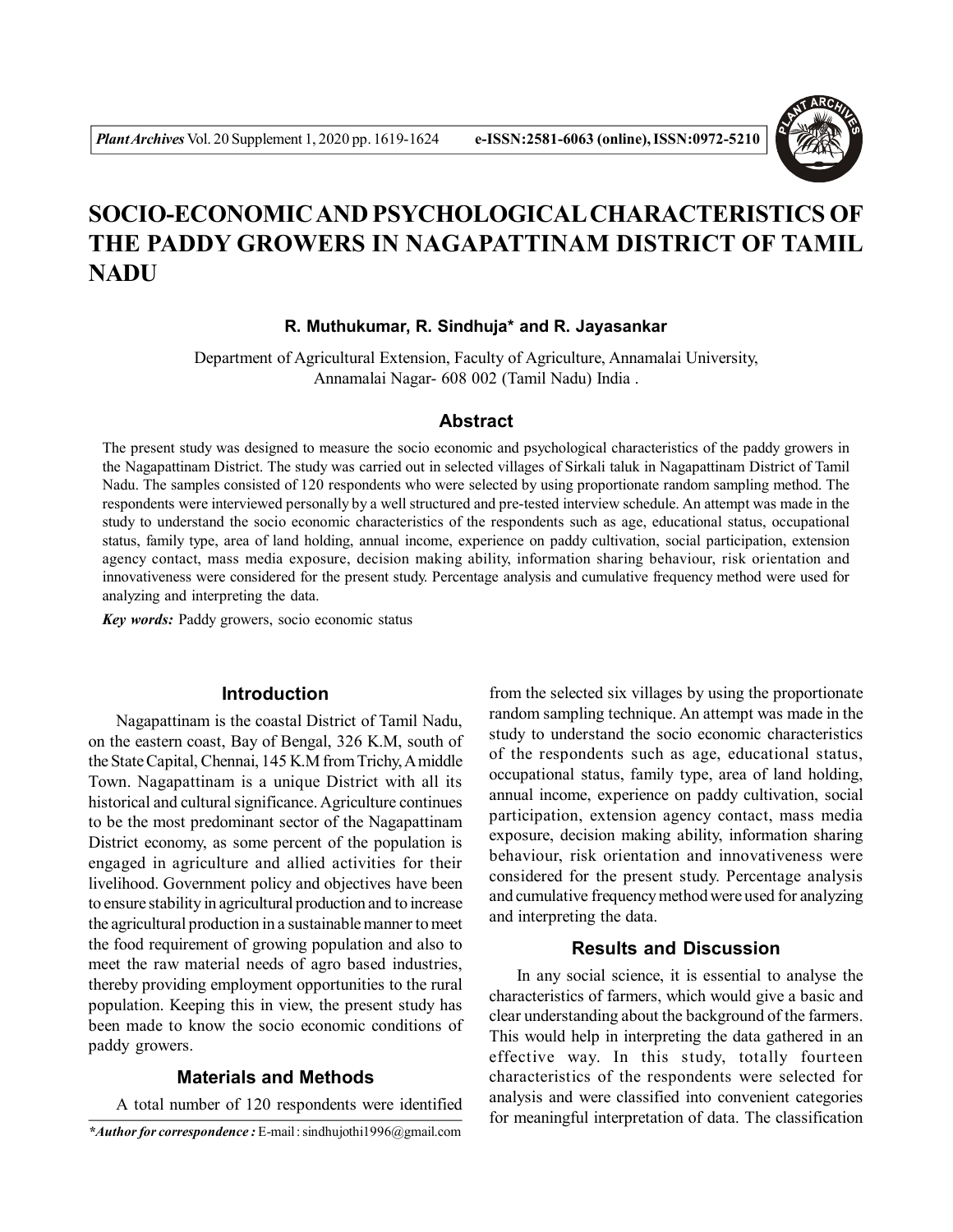of variables based on cumulative frequency method. The findings are presented and discussed here under.

## **Age**

Age was considered as a factor, since it may reveal the mental maturity of an individual to take decisions for achieving his needs. Therefore, it has been considered as this study. Data collected on the age of the respondents have been presented in Table 1.

**Table 1:** Distribution of respondents according to their age  $(n=120)$ .

| <b>Sl. No.</b> | Category | <b>Number of respondents</b> | Percent |
|----------------|----------|------------------------------|---------|
|                | Young    |                              | 14.17   |
|                | Middle   | 39                           | 32.50   |
| C.             | Old      |                              | 53.33   |
|                | Total    |                              | 100.00  |

The data in Table 1 reveals that little more than half of the respondents (53.33 per cent) were old aged, followed by middle aged (32.50 per cent) and young aged (14.17 per cent) categories. More number of farmers in old age group might be due to the nature of sample of respondents selected for study. This finding is supported by the findings of Hanglem (2017).

## **Educational status**

Formal education of an individual influences his attitude and enhances the comprehensive ability and skill. This leads to the increasing problem solving ability of an individual. With this consideration the education of the respondents was studied. The distribution of respondents according to their educational status is presented in Table 2.

**Table 2:** Distribution of respondents according to their educational status (n=120).

| SI.              | Category                 | Number of   | Percent |
|------------------|--------------------------|-------------|---------|
| No.              |                          | respondents |         |
| 1.               | Illiterate               | 29          | 24.17   |
| 2.               | Primary school education | 25          | 20.83   |
| 3 <sub>1</sub>   | Middle school education  | 20          | 16.67   |
| $\overline{4}$ . | High school education    | 18          | 15.00   |
| 5.               | Higher secondary         | 21          | 17.50   |
|                  | school education         |             |         |
| 6.               | Collegiate education     |             | 05.83   |
|                  | Total                    | 120         | 100.00  |

It could be revealed from Table 2, that nearly onefourth of the respondents (24.17 per cent) belonged to illiterate category, followed by primary school education (20.83 percent), higher secondary school education (17.50 percent), middle school education (16.67 percent), secondary school education (15.00 per cent) and collegiate education (5.83 percent). This might be due to the fact

that majority of the respondents belonged to old age category. This finding is similar to the findings of Narasimhan (2014).

## **Occupational status**

Occupational status could be conceptualized with any activities in which a person may be regularly engaged to achieve a standard utilitarian award. Hence, the respondents were enquired about their occupational status and the results are presented in a Table 3

**Table 3:** Distribution of respondents according to their occupational status (n=120).

| SI. | Category             | Number of   | Percent |
|-----|----------------------|-------------|---------|
| No. |                      | respondents |         |
| 1.  | Agriculture as       |             |         |
|     | primary occupation   | 105         | 87.50   |
| 2.  | Agriculture as       |             |         |
|     | secondary occupation | 15          | 12.50   |
|     | Total                |             |         |

It could be reported from Table 3, that most of the respondents (87.50 percent) were found to have agriculture as their primary occupation. Respondents with agriculture as secondary occupation constituted only a limited proportion (12.50 percent). Thus might be due to the fact that they had practised agriculture as a traditional occupation for several years and further they had only limited opportunities and expertised to practice some other occupation. This finding is in accordance with the findings of Chigasil sangma (2017).

## **Family type**

The type of family in which a person lives and with socialized with immense importance in deciding their values, beliefs and behaviors pattern which were likely to affect the respondents attitude towards a particular problem. Hence the family type plays crucial role to the respondent in the adoption and results are presented in a Table 4.

**Table 4:** Distribution of respondents according to the family type (n=120).

| Sl. No. | Category       | <b>Number</b> | Percent |
|---------|----------------|---------------|---------|
|         | Nuclear family |               | 69 17   |
|         | Joint family   |               | 30.83   |
|         | Total          | '20           | 100.00  |

It could be observed from the Table 4 that most of the respondents (69.17 percent) were found to live in nuclear family system followed by 30.83 percent of the respondents who were reported to live in joint family system. Modernization and disintegration of joint family system show the positive way for emergence of more number of nuclear families. This finding is identical with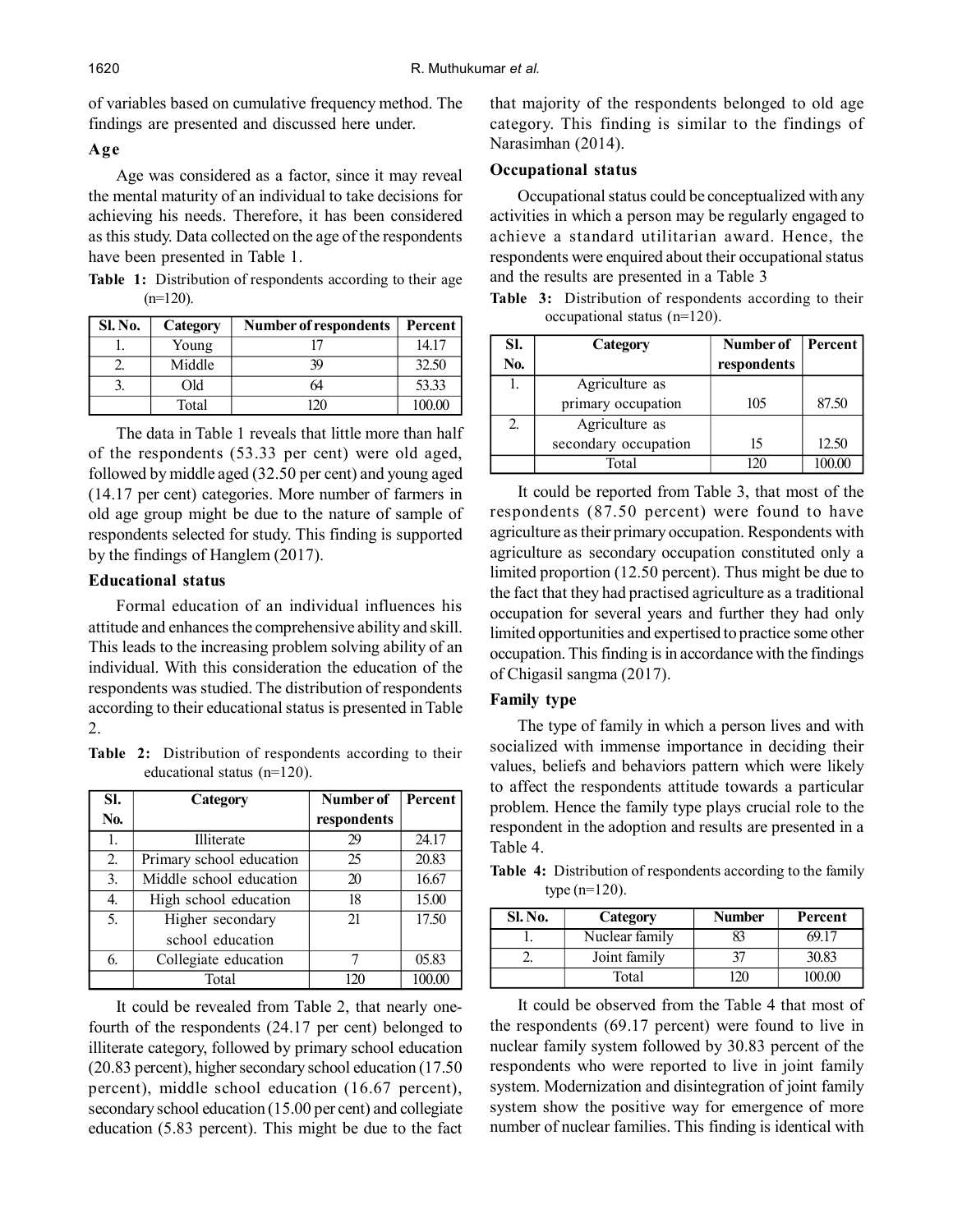the findings of Nazir *et al.,* (2012) who also reported that majority of the respondents live in nuclear family system.

## **Area of land holding**

Farm size is also one of the deciding factors in the adoption of improved technologies. The respondents on the basis of their actual farm size were classified into three groups as per Table 5.

**Table 5:** Distribution of respondents according to the area of land holding (n=120).

| SI. | Category        | Number of   | Percent |
|-----|-----------------|-------------|---------|
| No. |                 | respondents |         |
|     | Marginal farmer | 74          | 20.00   |
|     | Small farmer    | 72          | 60.00   |
|     | Big farmer      | 24          | 20.00   |
|     | Total           |             |         |

A cursory look at the Table 5 reveals that a large number of proportion of the respondents (60.00 percent) were small farmers followed by big and marginal farmers (20.00 percent). The division of land from one generation to another generation as per social custom might be the possible explanation of the findings. This result is in line with the findings of Sathishkumar (2016).

#### **Annual income**

The results on distribution of respondents according to their annual income are presented in Table 6.

**Table 6:** Distribution of respondents according to their annual income (n=120).

| SI. | Category | Number of   | Percent |
|-----|----------|-------------|---------|
| No. |          | respondents |         |
|     | Low      |             | 28.33   |
|     | Medium   |             | 50.83   |
|     | High     | 25          | 20.83   |
|     | Total    |             |         |

It could be observed from Table 6, that more than two-fourth of the respondents possessed (50.83 per cent) medium level of annual income, followed by 20.83 per cent of the respondents with high level of annual income and 28.33 per cent of the respondents had low level of annual income. Thus the reasons for medium level of annual income was due to the fact that majority of the respondents were engaged in farming alone. This finding also accordance with the findings of Kathiresan (2013).

#### **Experience on paddy cultivation**

"Experience is one of the best teachers", said by the poverb. Farming experience acquired over a period of time paves way for the success in farming. Farming experience would help them in making rational decisions in farm activities and it plays a crucial role in the adoption

(or) rejection behavior of an individual. The distribution of respondents according to their farming experience was worked out and grouped into three categories and presented in Table.7.

| SI.<br>No. | Category | Number of<br>respondents | Percent |
|------------|----------|--------------------------|---------|
|            | Low      |                          | 5.00    |
|            | Medium   |                          | 34.17   |
| 2          | High     | $\sqrt{3}$               | 60.83   |
|            | Total    |                          |         |

**Table 7:** Distribution of respondents according to their experience on paddy cultivation (n=120).

It could be found from Table 7, that more than half of the respondents (60.83 percent) had high level of farming experience, followed by 34.17 percent of the respondents with medium level of experience and 5.00 percent with low level of farming experience. The reasons showed that the majority of farmers possessed a higher level of experience in paddy. This might be due to the reason that majority of the farmers were in old age category. This finding is in congruence with the findings by Gopalswamypoyyamoli (2011).

## **Social participation**

Social participation brings an individual in close contact with other members of social organizations. This provides many opportunities to exchange their new ideas, information which would help them in gathering much more information in farm innovation. The distribution of respondents according to their social participation is presented in Table 8.

**Table 8:** Distribution of respondents according to their social participation (n=120).

| SI.<br>No. | Category | Number of<br>respondents | Percent |
|------------|----------|--------------------------|---------|
|            | Low      | 39                       | 32.50   |
|            | Medium   | 53                       | 44.17   |
|            | High     | 28                       | 23.33   |
|            | Total    |                          |         |

It could be observed from Table 8 that the majority of the respondents (69.00 percent) had medium level of social participation, followed by low (28.33 percent) and high (14.17 percent) levels of social participation. More than one-fourth of the respondents had participated in social activities. The main reason might be the existence of village cooperative society and milk cooperative society at village level. Most of the respondents were members of the cooperative society to avail the benefits provided by them. This finding is in accordance with the findings reported by Rane (2016).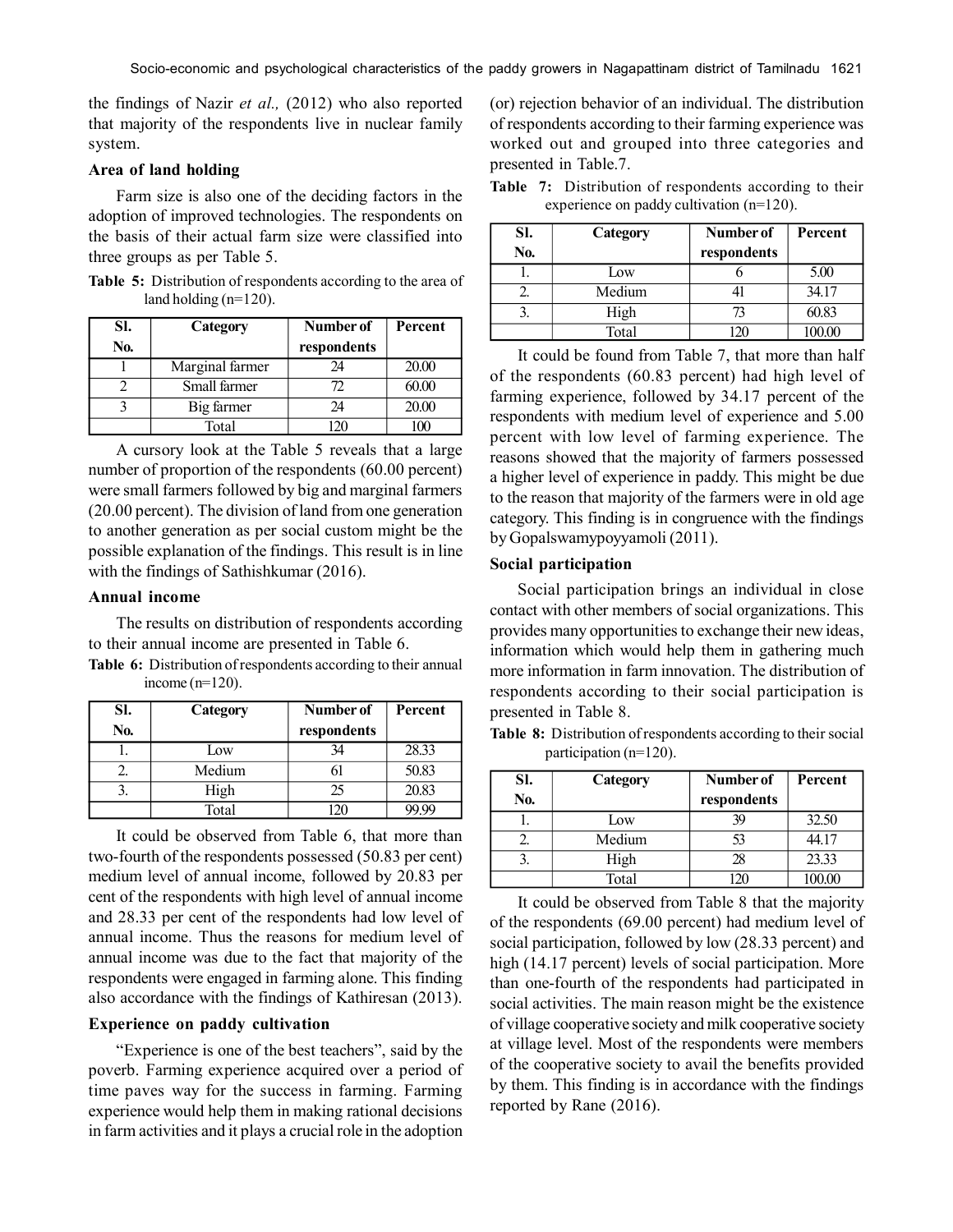#### **Extension agency contact**

Extension agency contact refers to the contact of the respondents with the extension functionaries. Extension workers helped the farmers to create awareness of the relevant new technologies and also helped them to gain adequate knowledge about the

**Table 9:** Distribution of respondents according to their extension agency contact (n=120).

| SI. | Category | Number of   | Percent |
|-----|----------|-------------|---------|
| No. |          | respondents |         |
|     | Low      | 45          | 37.50   |
|     | Medium   | 49          | 40.83   |
|     | High     | 26          | 21.67   |
|     | Total    |             | 100.00  |

technologies. These data regarding to extension agency contact are presented in Table 9.

It could be noted from Table 9 that most of the respondents (40.83 percent) had medium level of contact with extension agency, 37.50 percent of the respondents fall in low level while the remaining 21.67 percent of the respondents were in high level. Lack of awareness about the extension agency and rare contacts might be the main reason for the medium level of contact by the respondents. This finding is in contradiction to the findings of Sharma (2015).

### **Mass media exposure**

Rapid and considerable changes were found in the level of knowledge regarding plant protection in rice crop, due to mass media exposure *i.e.* TV, radio, exhibition etc. The change in knowledge level leads them to change in the attitude regarding the post harvest technology. So,

**Table 10:** Distribution of respondents according to their mass media exposure (n=120).

| SI.<br>No. | Category | Number of<br>respondents | Percent |
|------------|----------|--------------------------|---------|
|            | Low      |                          | 34.16   |
|            | Medium   |                          | 42.50   |
|            | High     | 28                       | 23.33   |
|            | Total    |                          |         |

the data regarding mass media exposure were collected and categorized into three categories, which is summarized in Table 10.

It could be observed from Table 10 that majority of the respondents (42.50 percent) had medium level of mass media exposure, followed by low (34.16 percent) and high (23.33 percent) levels. The probable reason for this might be old age and illiterate level of education. This

finding is in line with the findings of Ramsundar (2016).

**Table 11:** Distribution of respondents according to their information sharing behaviour (n=120).

| SI.<br>No. | Category | Number of<br>respondents | Percent |
|------------|----------|--------------------------|---------|
|            | Low      |                          | 38.33   |
|            | Medium   |                          | 52.50   |
|            | High     |                          | 09.17   |
|            | Total    |                          | 100.00  |

#### **Information sharing behavior**

The results on distribution of respondents according to their information sharing behaviour are presented in Table 11.

It could be reported from Table 11, that more than half of the respondents (56.66 percent) belonged to the medium level of information sharing behaviour followed by 38.33 percent of the respondents with low level of information sharing behaviour and 09.17 percent of the respondents had high level of information sharing behaviour. The information gained can be shared only if the person has the ability to understand and express it. Hence, the knowledge and ability to share the information may be the probable reasons for such a medium to low level of information sharing behaviour. This finding is in line with the findings of Vasanthakumar (2014).

#### **Decision making ability**

Decision is the selection of a course of a action. It is a choice from among the set of alternatives. Farm decision

**Table 12:** Distribution of respondents according to their decision making ability (n=120).

| SI. | Category                  | Number of   | Percent |
|-----|---------------------------|-------------|---------|
| No. |                           | respondents |         |
| 1.  | Individual decisions      | 34          | 28.30   |
| 2.  | Joint decision with       |             |         |
|     | family members            | 60          | 50.00   |
| 3.  | Joint decision with other |             |         |
|     | than family members       | 26          | 21.70   |
|     | Total                     |             |         |

making is an important component because much of the success of farming depends how well the farmers are good in making decisions. The distribution of respondents according to their decision making ability is presented in Table 12.

It could be observed from Table 12, that exactly half of the respondents (50.00 percent) made joint decisions by having consultation with their family members followed by 28.30 percent of respondents who made individual decisions. A smaller proportion (21.70 percent) made joint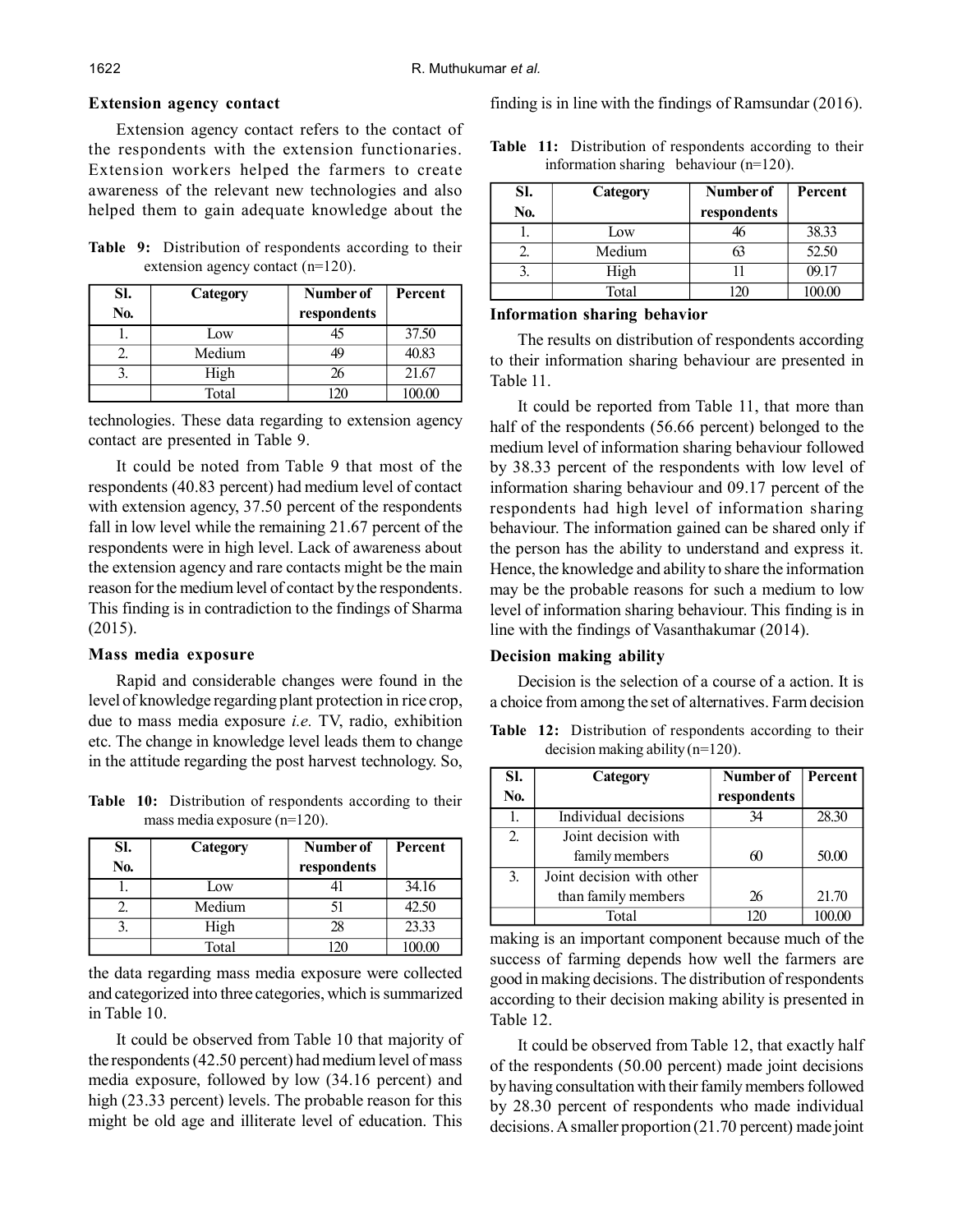decisions with members of other than their family members. This findings derives support from the findings of Ramsundar (2016).

**Table 13:** Distribution of respondents according to their risk orientation (n=120).

| SI. | Category | Number of   | Percent |
|-----|----------|-------------|---------|
| No. |          | respondents |         |
|     | Low      |             | 33.33   |
|     | Medium   | 65          | 54.17   |
|     | High     | 15          | 12.50   |
|     | Total    |             |         |

#### **Risk orientation**

Risk orientation reflects one's readiness or willingness to use recommended technologies. The results on distribution of respondents according to their level of risk orientation are presented in Table 13.

A glance at Table 13 reveals that most of the respondents (54.17 percent) had medium level of risk orientation, 33.33 percent of the respondents fell in low level while the remaining 12.50 percent of the respondents were in high level. The probable reason for this might be the medium level of extension agency contact and higher number of small farmers. This finding is in contradiction to the findings of Archana (2018).

## **Innovativeness**

Innovativeness is the degree of an individual's interest and desire to seek changes in farming techniques and to introduce such changes into his operations as and when

|  |                            | <b>Table 14:</b> Distribution of respondents according to their |  |  |
|--|----------------------------|-----------------------------------------------------------------|--|--|
|  | innovativeness $(n=120)$ . |                                                                 |  |  |

| SI. | Category | Number of   | Percent |
|-----|----------|-------------|---------|
| No. |          | respondents |         |
|     | Low      | 28          | 23.33   |
|     | Medium   |             | 52.50   |
|     | High     | 29          | 24.17   |
|     | Total    |             |         |

found practicable and feasible. Innovativeness is a sociopsychological orientation of farmers who are closely associated with change, adopting innovative ideas and technologies. The data regarding the degree of innovativeness of the respondents are presented in Table 14.

The results in Table 14 reveals that a little more than half of the respondents (52.50 percent) respondents had medium level of innovativeness followed by (24.17 percent) low and high (23.33 percent) levels. This finding is in line with the findings of Ramsundar (2016).

## **Conclusion**

The result concludes that more than 50 percent of the respondents (53.33 percent) were in old age category about nearly one-fourth of the respondents (24.17 percent) belonged to illiterates. Majority of the respondents (87.50 percent) were found to have agriculture as their primary occupation. Majority of the respondents (69.17 percent) were found to be live in nuclear family, more than half of the respondents (60 percent) were small farmers about two-fourth of the respondents possessed (50.83 percent) medium level of annual income. More than half of the respondents (60.83 percent) had high level of farming experience, majority of the respondents (69.00 percent) had medium level of social participation and more than 40 % of the respondents (40.83 percent) had medium level of contact with extension agency contact and majority of the respondents (42.50 percent) had medium level of mass media exposure and more than half of the respondents (56.66 percent) belonged to the medium level of information sharing behaviour and exactly half of the respondents (50.00 percent) made joint decisions by having consultation with their family members and more than 50% of the respondents (54.17 percent) had medium level of risk orientation and more than half of the respondents (52.50 percent) respondents had medium level of innovativeness.

## **References**

- Archana, A.S. (2018). A Study on Sustainable Farming Practices in Paddy Cultivation in Rajakkamangalam Block of Knayakumari District, Unpublished M.Sc., (Ag.,) Thesis, Annamalai University Annamalainagar.
- Chigasil M Sangma (2017). A study on Knowledge and Adoption of Indigenous Paddy Cultivation and Dairy Management Practices Among Tribal Farm Women of West Garo Hills District of Maghalaya, Unpublished M.Sc. (Ag.,) Thesis, Annamalai University, Annamalainagar.
- Gopalswamypoyyamoli and Anbarashanpadmavathy (2011). Analyzing Innovative Sustainable Practices Extend and Income Generation in Organic Farming and GRA Fields in Bahour, Puducherry, *India. J. Dev. Agric. Economics,* **3(6):** 252-260.
- Hanglem Amita (2017). Organic Farming in Manipur: Bench Mark Status, Motivational Factors and Livelihood Impact, Unpublished Ph.D (Ag.,) Thesis. Uttar Banga Krishi Viswavidyalaya Pundibari, Cooch Behar, West Bengal.
- Kathiresan, M. (2013). Training Needs of Vegetable Growers of Dindigul District, Unpublished M.Sc. (Ag.,) Thesis, Annamalai University , Annamalainagar.
- Nazir, T., Vaida, N. and M.A. Dar (2012). "Impact of Krishi Vigyan Kendras in Empowerment of Rural Women," *Researcher,* **4(12):** 30-33.